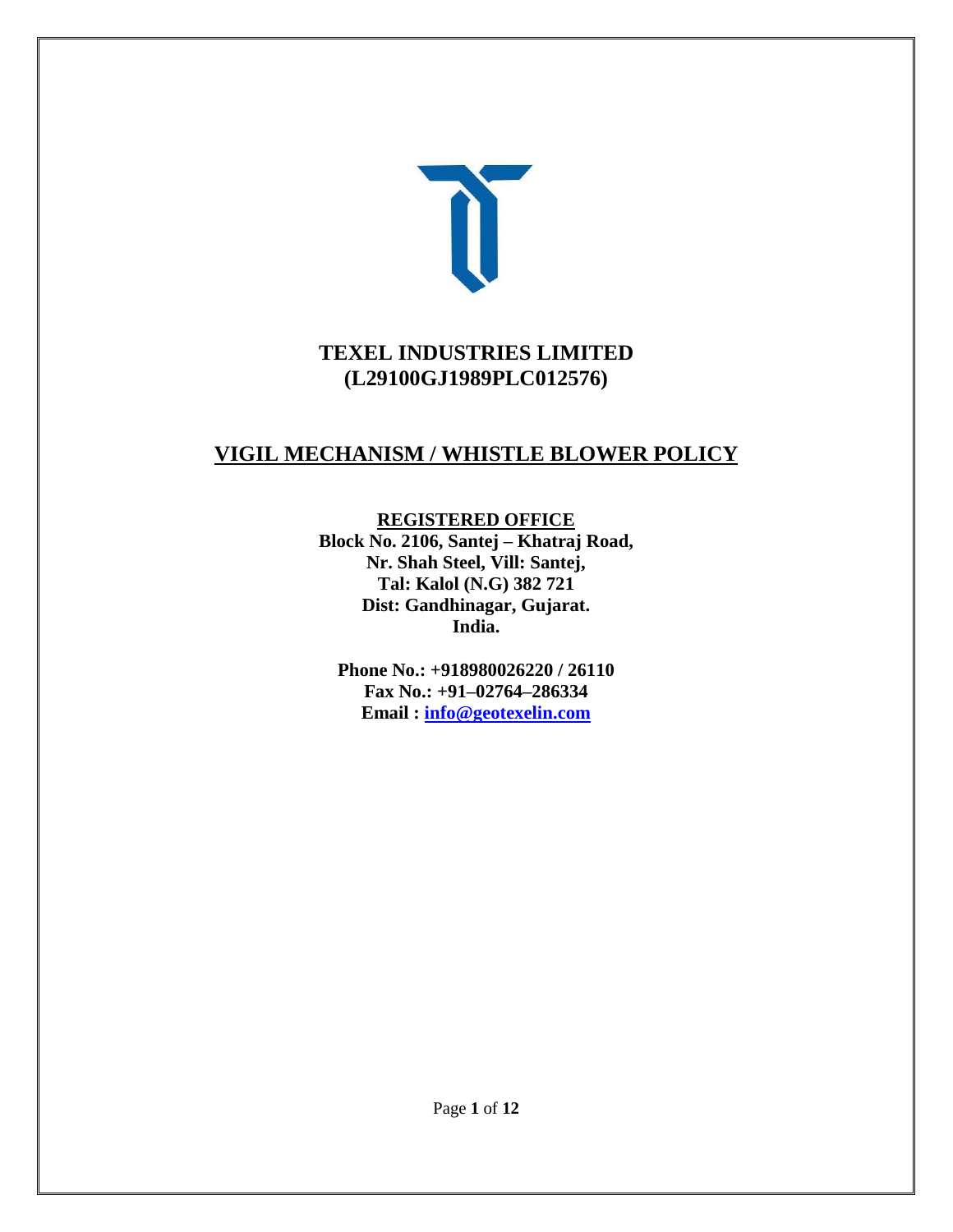# **Vigil Mechanism / Whistle Blower Policy**

## **PREAMBLE:**

M/s. Texel Industries Limited ("the Company") believes in conducting its affairs in a fair and transparent manner by adopting the highest standards of professionalism, honesty, integrity and ethical behavior.

The Company is committed to developing a culture where it is safe for all employees, directors and other stakeholders of the Company to raise concerns about any unacceptable practice and any event of misconduct or violation of the law in force. The Company also strives to create awareness amongst employees, directors and other stakeholders of the Company to report instance(s) of leakage / suspected leakage of unpublished price sensitive information ("UPSI"). To this end, the Company has adopted the "Code of Conduct for Directors and Senior Management of the Company" ("the Code"), which lays down the principles and standards that should govern the actions of the Company, its Associates, its directors and its employees. Any violation of the Code, howsoever insignificant or perceived as such, would be a matter of serious concern for the Company. The role of the directors, employees and other stakeholders in pointing out such violations of the Code is important.

This amended Vigil Mechanism / Whistle Blower Policy has been approved by the Board of Directors of the Company at its meeting held on 3<sup>rd</sup> February, 2020. This amended Policy shall be effective with immediate effect and it shall be hosted on the website of the company viz. www.geotexelin.com.

### **LEGAL FRAMEWORK:**

**Section 177(9) of the Companies Act, 2013** read with Rules framed thereunder, inter-alia, provides for certain class of companies to establish a vigil mechanism for directors and employees to report to the management, instances of unethical behavior, actual or suspected fraud or violation of the law or other genuine concerns.

**Regulation 9A(6) of the SEBI (Prohibition of Insider Trading) Regulations, 2015**, as amended, requires that every listed company shall have a Whistle-Blower Policy and make employees aware of such policy to enable employees to report instances of leak of unpublished price sensitive information.

The Securities and Exchange Board of India (Listing Obligations and Disclosure Requirements) Regulations, 2015, inter alia, contains similar requirement for establishment of a Vigil Mechanism termed 'Whistle Blower Policy' under following Regulations read with Schedule II: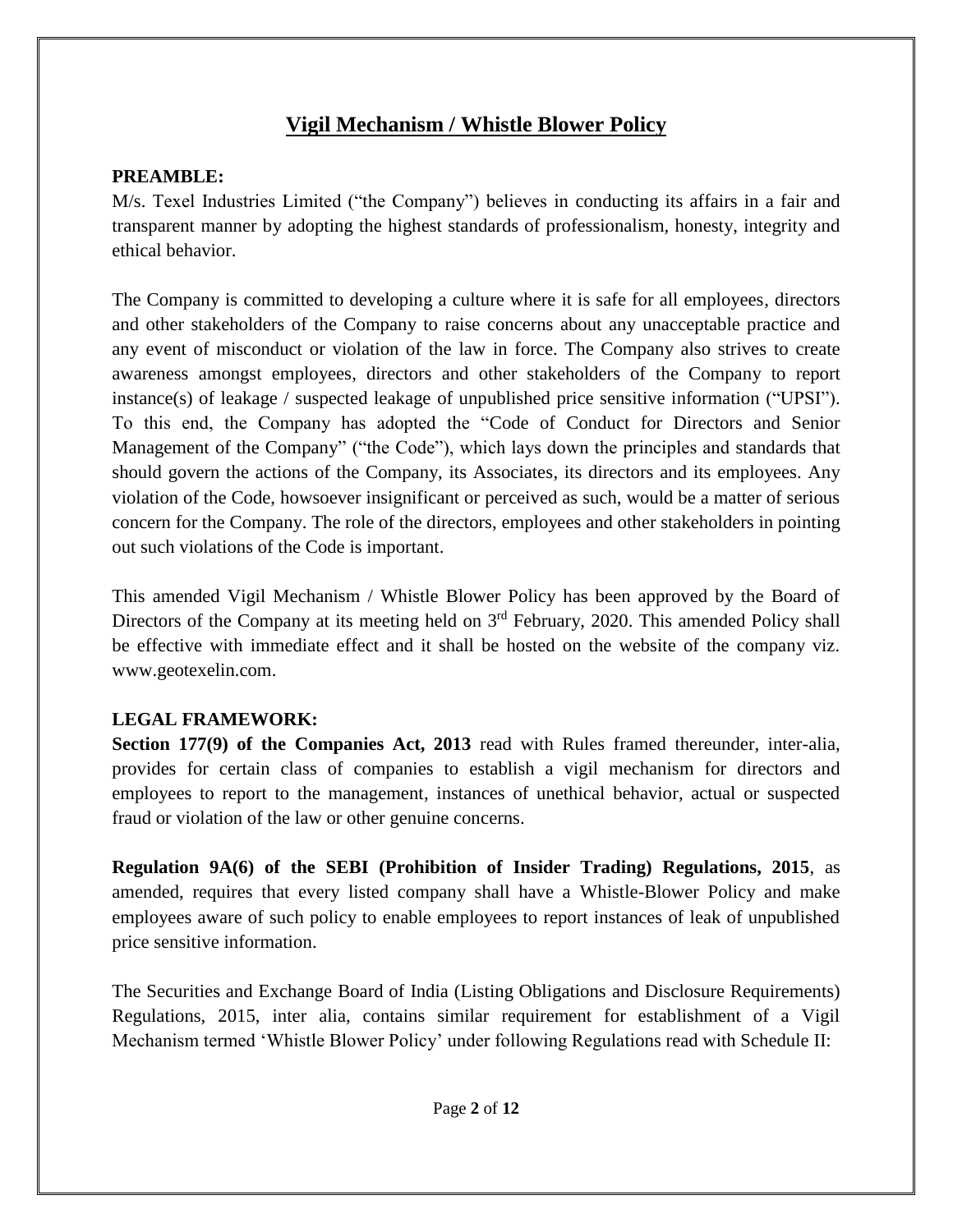**Regulation 4(2)(d)(iv):** The listed entity shall devise an effective whistle blower mechanism enabling stakeholders, including individual employees and their representative bodies, to freely communicate their concerns about illegal or unethical practices.

**Regulation 46(2)(e):** The listed entity shall disseminate details of establishment of vigil mechanism / Whistle Blower Policy under a separate section on its website.

**Regulation 18(3) read with sub-part A of Part C of Schedule II:** The role of the Audit Committee shall include to review the functioning of the whistle blower mechanism.

In line with the aforesaid legal requirements, the Company has established Vigil / Whistle Blower Mechanism and formulated this Policy for the same.

### **1. POLICY OBJECTIVE:**

This Vigil Mechanism / Whistle Blower Policy ("the Policy") has been formulated with a view to provide a mechanism / channel for employees, directors and other stakeholders of the Company to raise concerns of suspected frauds, any violations of legal / regulatory requirements or Code of Conduct for Directors and Senior Management of the Company, incorrect or misrepresentation of any financial statements and reports or any instance(s) of leakage / suspected leakage of UPSI etc. The purpose of this Policy is to encourage the employees, directors and other stakeholders of the Company, who have concerns about suspected misconduct to come forward and express these concerns without fear or punishment or unfair treatment or any adverse action. This Policy aims to provide an avenue for employees and directors to raise concerns in good faith.

### **2. SCOPE:**

The Vigil Mechanism / Whistle Blower Policy intends to cover serious concerns that could have grave impact on the operations and performance of the Company. This mechanism provides for adequate safeguards against victimization of employees and directors or any other person who avail the mechanism and also provide for direct access to the Chairman of the Audit Committee in exceptional cases.

### **3. DEFINITIONS:**

 **"Alleged wrongful conduct"** shall mean violation of law, Infringement of Company's rules, misappropriation of monies, actual or suspected fraud, substantial and specific danger to public health and safety or abuse of authority".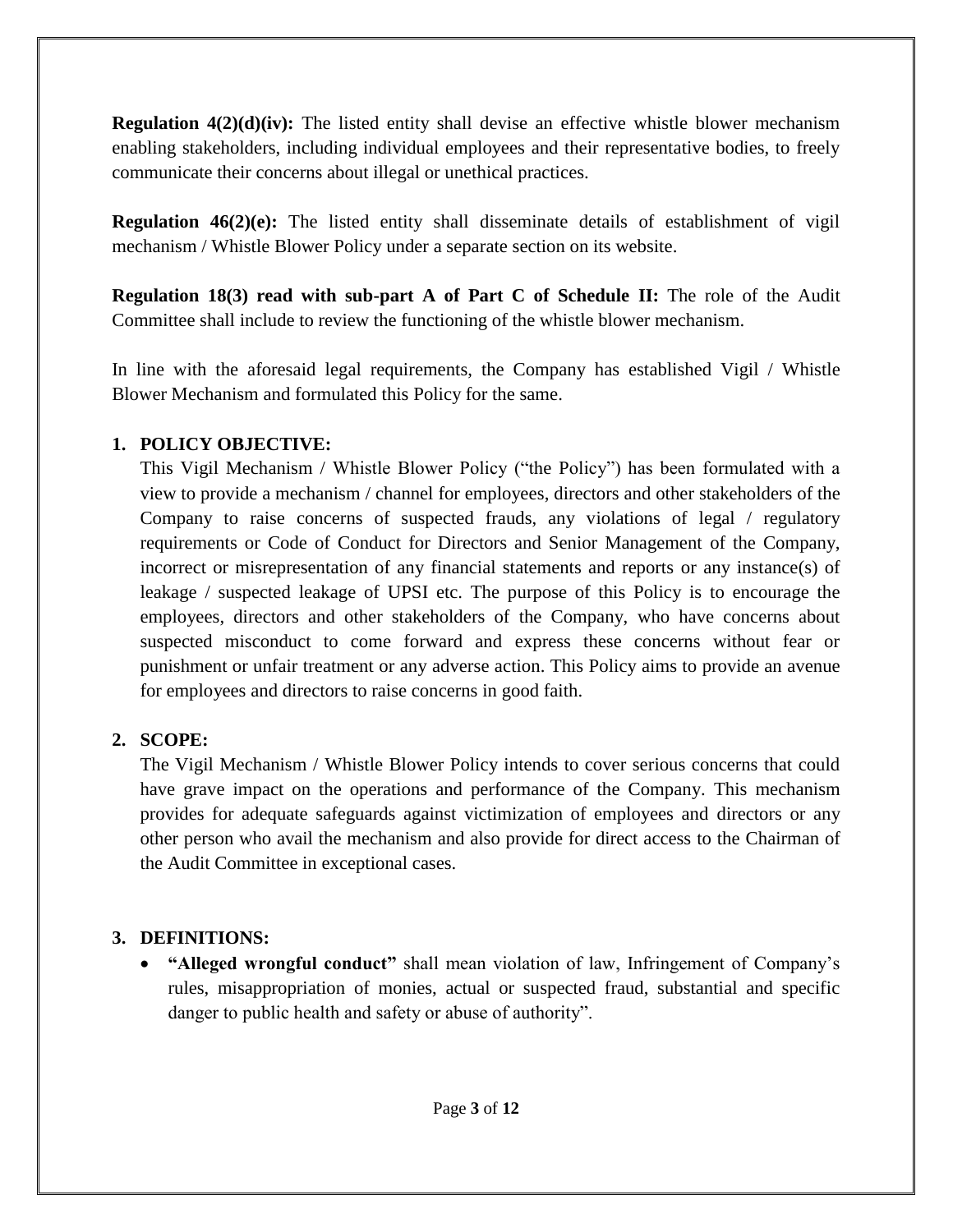- **"Audit Committee"** means a committee constituted by the Board of Directors of the Company in accordance with regulation 18 of the SEBI (Listing Obligations and Disclosure Requirements) Regulations, 2015 and Section 177 of the Companies Act, 2013.
- **"Code"** means Code of Conduct for Directors and Senior Management of the Company adopted by Texel Industries Limited.
- **"Disciplinary Action"** means any action that can be taken on the completion of / during the investigation proceedings including but not limited to a warning, salary freeze, ineligibility for future participation in employee stock option plans, recovery, claw back, imposition of fine, suspension from official duties or any such action as is deemed to be fit considering the gravity of the matter.
- **"Employee"** means the present employees of the Company (Whether working in India or abroad).
- **"Insider"** means any person who,
	- (i) is a connected person; or
	- (ii) is in possession of or having access to unpublished price sensitive information.
- **"Leak of UPSI"** shall mean communication of information which is/ shall be UPSI, by any Insider(s) or Employee(s) or any other known or unknown person(s) to any person(s), other than a person(s) authorized by the Board of Directors or Compliance Officer of the Company, without adhering to the due process prescribed in this behalf in the 'Code of Practice and Procedure for Fair Disclosure of UPSI' of the Company and/or under SEBI (Prohibition of Insider Trading) Regulations, 2015 and/or SEBI (Listing Obligations and Disclosure Requirements) Regulations, 2015 including any amendment(s) or reenactment(s) thereto.
- **"Policy / Mechanism"** shall mean Whistle Blower Policy / Vigil Mechanism, as per the respective nomenclature specified under the Companies Act, 2013, the SEBI (Listing Obligations and Disclosure Requirements) Regulations, 2015, the SEBI (Prohibition of Insider Trading) Regulations, 2015 or such other applicable laws requiring the establishment of such Vigil Mechanism / Whistle Blower Policy.
- **"Protected Disclosure"** means a concern raised by an employee / director or group of employees / directors of the Company or other stakeholders, through a written communication and made in good faith which discloses or demonstrates information about instances of unethical behavior, actual or suspected fraud or violation of the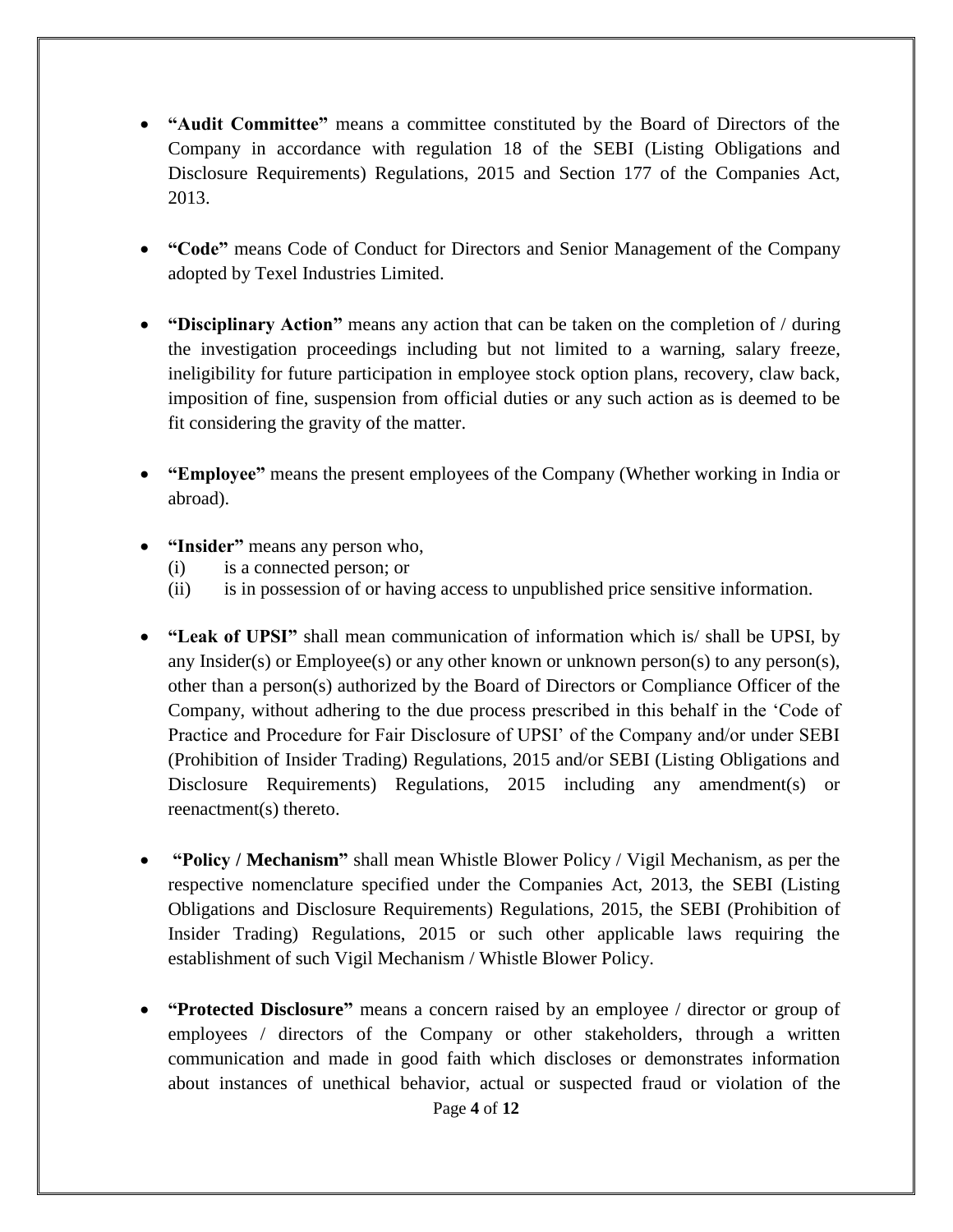Company's Code of Conduct for Directors and Senior Management of the Company or any instance(s) of leakage  $\ell$  suspected leakage of UPSI. It should be factual and not speculative or in the nature of an interpretation / conclusion and should contain as much specific information as possible to allow for proper assessment of the nature and extent of the concern.

- **"Subject"** means a person or group of persons against or in relation to whom a Protected Disclosure is made or evidence gathered during the course of an investigation.
- **"Vigilance and Ethics Officer"** means an officer appointed to receive Protected Disclosures from Whistle Blower, maintaining records thereof, placing the same before the Audit Committee for its disposal and informing the Whistle Blower the result thereof.
- **"Unpublished Price Sensitive Information"** means any information, relating to a company or its securities, directly or indirectly, that is not generally available which upon becoming generally available, is likely to materially affect the price of the securities and shall, ordinarily including but not restricted to, information relating to the following:
	- (i) Financial results;
	- (ii) Dividends;
	- (iii) Change in capital structure;
	- (iv) Mergers, de-mergers, acquisitions, delisting, disposals and expansion of business and such other transactions;
	- (v) Changes in key managerial personnel.
- **"Whistle Blower"** is an employee / director or group of employees / directors or other stakeholders of the Company who make a Protected Disclosure under this policy and also referred to in this policy as complainant.

# **4. COVERAGE UNDER THE POLICY:**

The Policy covers malpractices and alleged wrongful conduct which have taken place/suspected to take place including but not limited to the following –

- Abuse of authority,
- Breach of contract.
- Negligence causing substantial and specific danger to public health and safety,
- Manipulation of the date/records/accounts/reports,
- Financial irregularities, including fraud or suspected fraud or deficiencies in internal control and check or deliberate error in preparations of financial statements or misrepresentation of financial reports,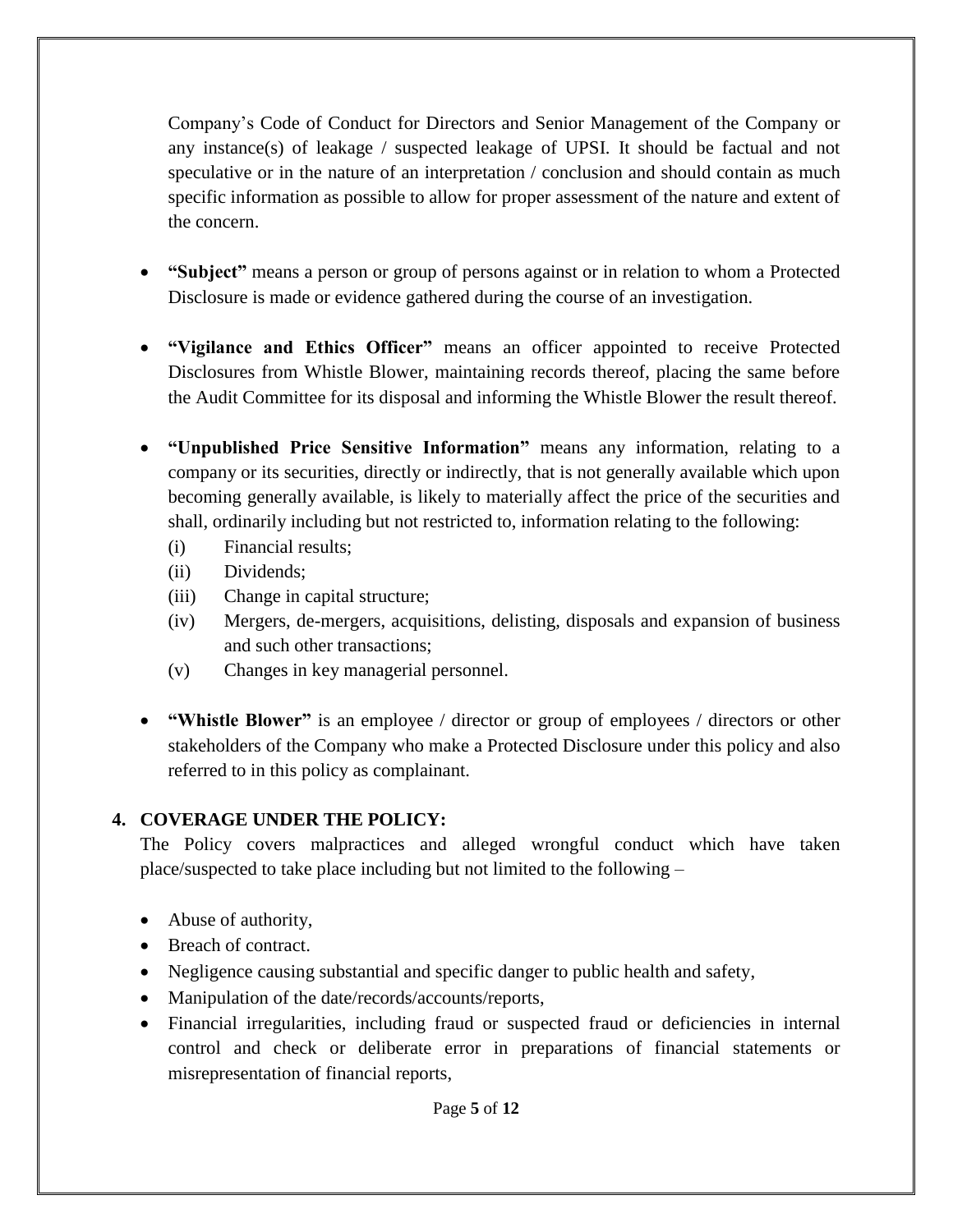- Any unlawful act whether Criminal/Civil,
- Pilferage of confidential/propriety information,
- Deliberate violation of law/regulation,
- Misappropriation of funds/assets,
- Deliberate violation of Rules/Code of Conduct for Directors and Senior Management of the Company,
- any instance(s) of leakage / suspected leakage of UPSI,
- Any matter or activity on account of which the interest of the Company is affected.

However, this policy neither releases employees/directors from their duty of confidentiality in the course of their work nor can it be used as a route for raising malicious or unfounded allegations against people in authority and/or colleagues in general. Further, it should not be used as a route for taking up a grievance about a personal situation.

# **5. ELIGIBILITY:**

Various stakeholders of the Company are eligible to make Protected Disclosures under the Policy. These stakeholders may fall into any of the following broad categories:

- Employee / group of Employees of the Company,
- Director / group of Directors of the Company,
- Employees of other agencies deployed for the Company's activities, whether working from any of the Company's units/branches/administrative offices or any other location,
- Contractors, vendors, suppliers or agencies (or any of their employees) providing any material or service to the Company,
- Customers of the Company, and
- Any other person having an association with the Company.

A person belonging to any of the above mentioned categories can avail of the channel provided by this Policy for raising an issue covered under this policy.

# **6. GUIDING PRINCIPLES:**

To ensure that this Policy is adhered to and to assure that the concerns will be acted upon seriously, the Company will:

- ensure that the Whistle Blower and/or the person processing the Protected Disclosure are not victimized for doing so.
- treat the instances of unethical behavior, actual or suspected fraud or violation of the Company's Code of Conduct for Directors and Senior Management of the Company or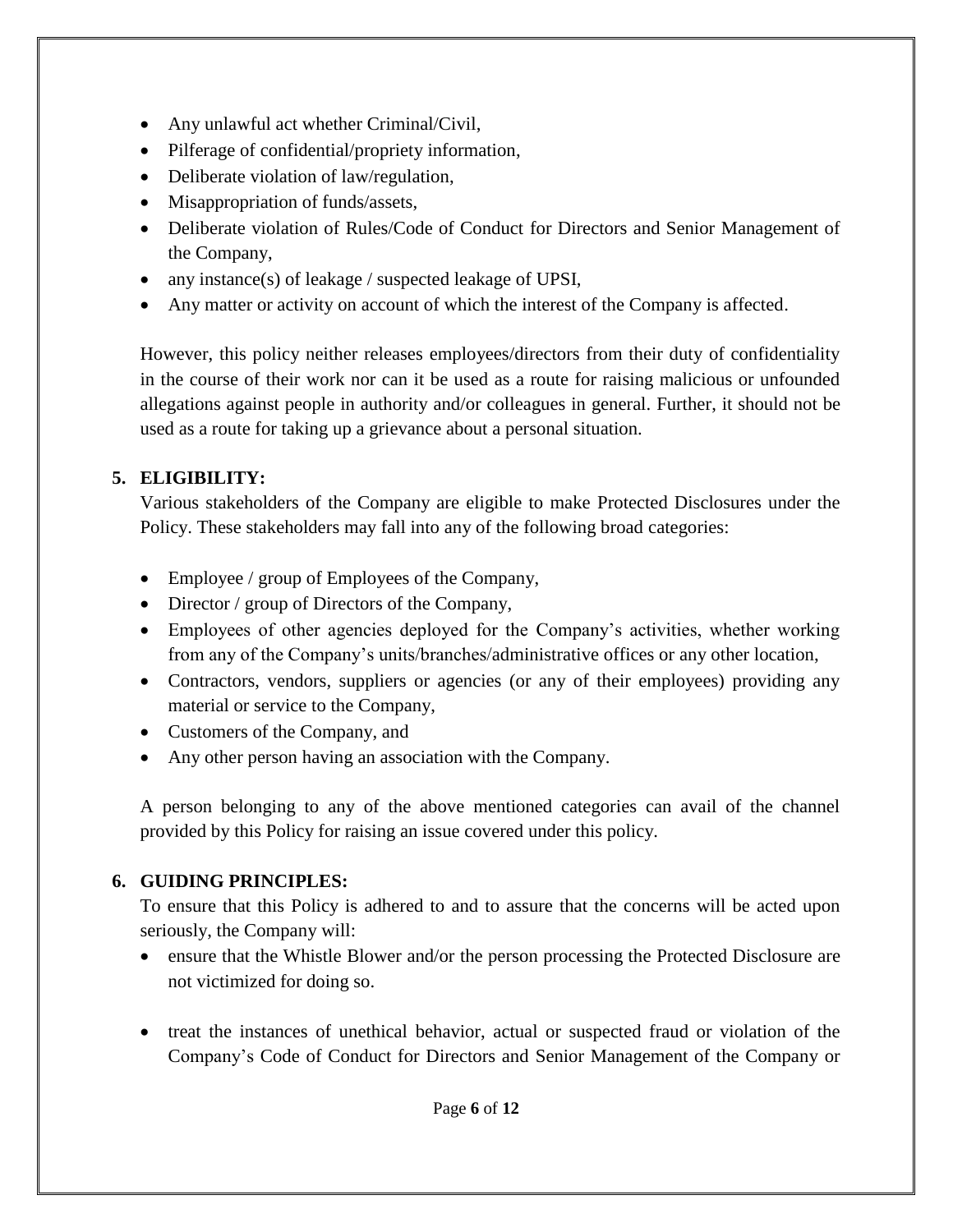any instance(s) of leakage / suspected leakage of UPSI as a serious matter, including initiating disciplinary action against person(s).

- ensure complete confidentiality.
- not attempt to conceal evidence of the Protected Disclosure.
- take disciplinary action, if any one destroys or conceals evidence of the Protected Disclosure made/to be made.
- provide an opportunity of being heard to the persons involved especially

# **7. RECEIPT AND DISPOSAL OF PROTECTED DISCLOSURES:**

- All Protected Disclosures should be reported in writing and in duplicate by the Whistle Blower as soon as possible after the Whistle Blower becomes aware of the same so as to ensure a clear understanding of the issues raised and should either be typed or written in a legible handwriting in English / Hindi.
- The Protected Disclosure should be submitted in a closed and secure envelope and should be super scribed as **"Protected Disclosure under the Whistle Blower Policy".** Alternatively, the same can also be submitted through email with the subject **"Protected Disclosure under the Whistle Blower Policy**". If the complaint is not super scribed and closed as mentioned above, it will not be possible for the Vigilance and Ethics Officer / Chairman of the Audit Committee, as the case may be, to protect the complainant and the Protected Disclosure will be dealt with as a normal disclosure.
- In order to protect identity of the Whistle Blower / complainant, the Vigilance and Ethics Officer / Chairman of the Audit Committee will not issue any acknowledgement to the Whistle Blower/complainants and they are advised not to enter into any further correspondence with the Vigilance and Ethics Officer / Chairman of the Audit Committee. The Vigilance and Ethics Officer / Chairman of the Audit Committee shall assure that in case any further clarification is required he will get in touch with the Whistle Blower/complainant.
- Anonymous disclosure shall not be entertained by the Vigilance and Ethics Officer / Chairman of the Audit Committee.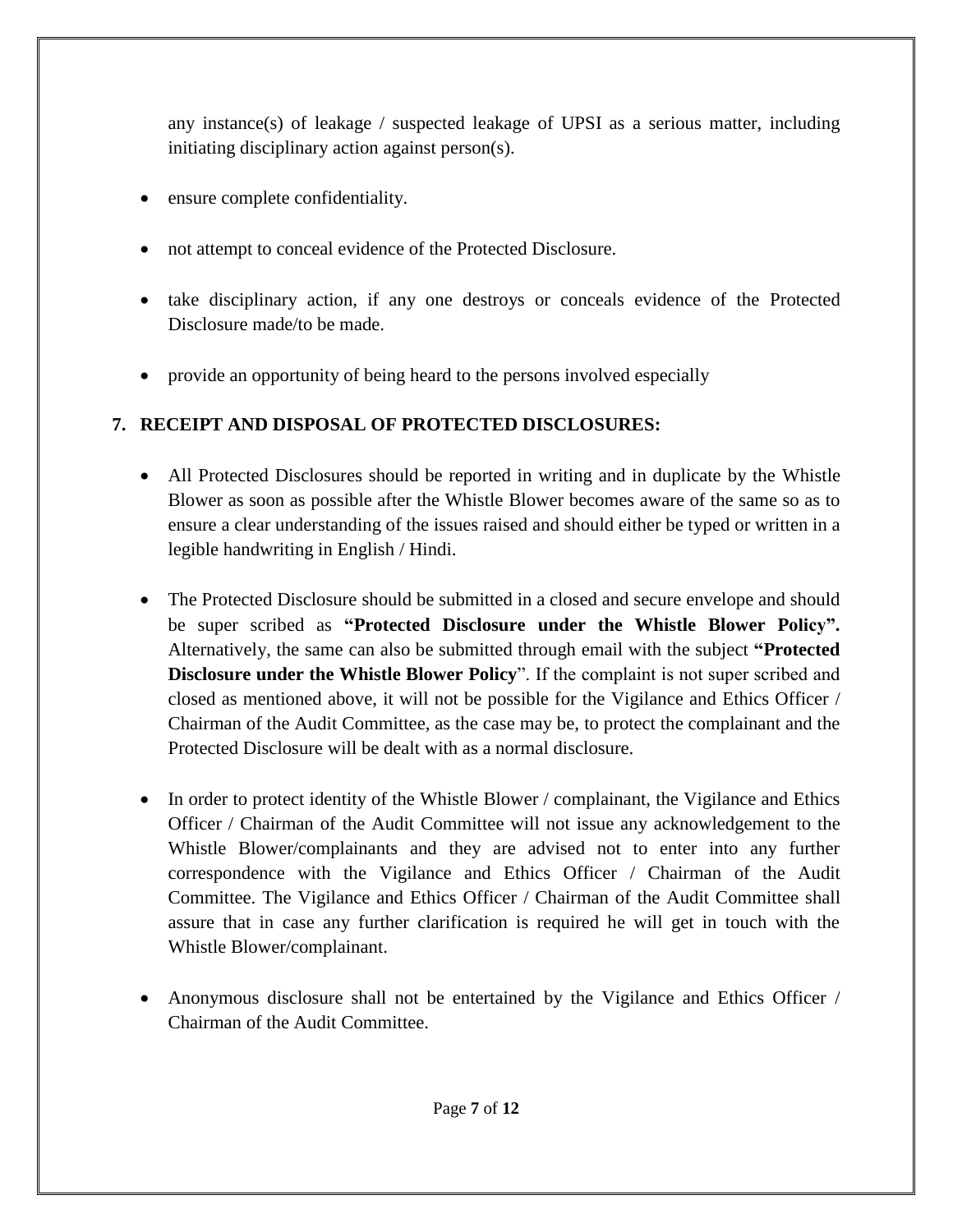- The Protected Disclosure should be forwarded under a covering letter signed by the complainant. The Vigilance and Ethics Officer / Chairman of the Audit Committee shall detach the covering letter bearing the identity of the Whistle Blower / Complainant and process only the Protected Disclosure.
- Protected Disclosures should be factual and not speculative or in the nature of a conclusion, and should contain as much specific information as possible to allow for proper assessment of the nature and extent of the concern.
- All Protected Disclosures should be addressed to the Vigilance and Ethics Officer of the Company or to the Chairman of the Audit Committee as stated below:
	- **a)** Any Protected Disclosure against any employee of the Company shall be addressed to the Vigilance and Ethics Officer of the Company.
	- **b)** Any Protected Disclosure against any director of the Company (except Chairman of the Audit Committee) should be addressed to the Chairman of the Audit committee.
	- **c)** Any Protected Disclosure against the Chairman of the Audit Committee should be addressed to the Vigilance and Ethics Officer of the Company.
	- **d)** On receipt of the Protected Disclosure, the Vigilance and Ethics Officer / Chairman of the Audit Committee, as the case may be, shall make a record of the Protected Disclosure and also ascertain from the Whistle Blower whether he was the person who made the Protected Disclosure or not. The record will include:
		- Brief facts:
		- Whether the same Protected Disclosure was raised previously by anyone, and if so, the outcome thereof;
		- Details of actions taken by Vigilance and Ethics Officer / Chairman of the Audit Committee for processing the said complaint;
		- Findings of the Audit Committee on the said complaint;
		- The recommendations of the Audit Committee / other action(s) on said complaint.
	- **e)** The Audit Committee, if it deems fit, may call for further information or particulars from the Whistle Blower.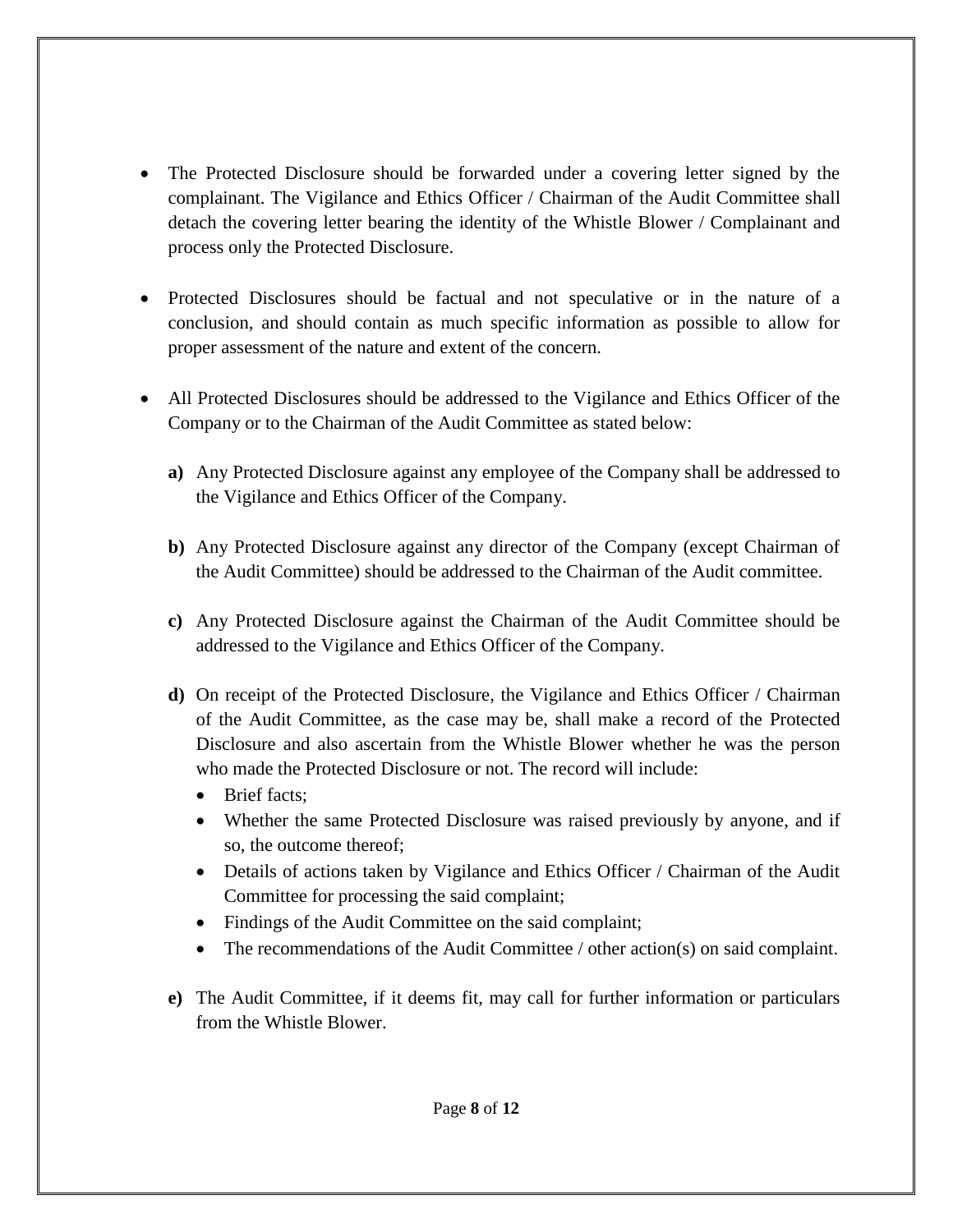- **f)** The details of the Vigilance and Ethics Officer and the Chairman of the Audit Committee are as under:-
	- **Name and address of Vigilance and Ethics Officer – Mr. Vikram Patel** Chief Financial Officer Texel Industries Limited Block No. 2106, Santej-Khatraj Road, Nr. Shah Alloys Ltd., Village: Santej, Tal: Kalol, Dist: Gandhinagar -382721, Gujarat Email- [vikram@geotexelin.com](mailto:vikram@geotexelin.com)
	- **Name and address of the Chairman of the Audit Committee – Mr. Kirit Mehta**

23, Priyadarshini, Friends Co-Op. Housing Society, N.S. 6<sup>th</sup> Road, JVPD Scheme, Vile Parle(W), Mumbai-400056 Email- [kiritnmehta@gpkapadia.com](mailto:kiritnmehta@gpkapadia.com)

# **8. INVESTIGATION:**

- **a)** All Protected Disclosures under this policy will be recorded and thoroughly investigated by the Vigilance and Ethics Officer / Chairman of the Audit Committee of the Company who will investigate/oversee the investigations under the authorization of the Audit Committee and may at its discretion consider involving any other Officer(s)/Employee(s) of the Company and/or an outside agency for the purpose of investigation.
- **b)** The decision to conduct an investigation is by itself and not an accusation and is to be treated as a neutral fact finding process.
- **c)** Subject(s) will normally be informed in writing of the allegations at the outset of a formal investigation and have opportunities for providing their inputs during the investigation.
- **d)** Subject(s) shall have a duty to co-operate with the Vigilance & Ethics Officer / Chairman of the Audit Committee or any of the Officer(s) / Employee(s) or an outside agency appointed by them in this regard.
- **e)** Subject(s) have a right to consult with a person or persons of their choice, other than the Vigilance and Ethics Officer / Investigators / Chairman of the Audit Committee.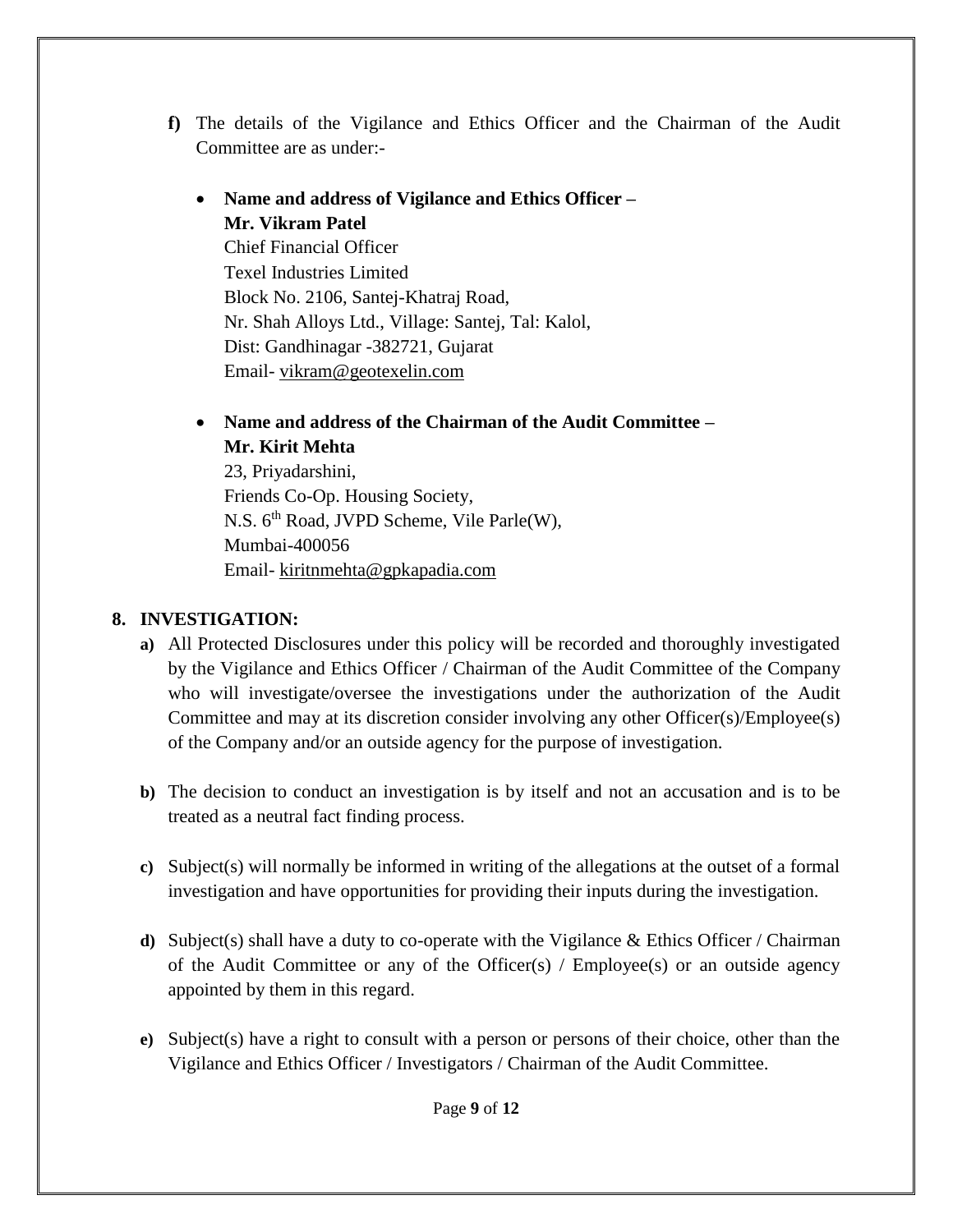- **f)** Subject(s) have a right to be heard and the Vigilance and Ethics Officer / Chairman of the Audit Committee must give adequate time and opportunity for the subject to communicate his/her says in the matter.
- **g)** Subject(s) have a responsibility not to interfere with the investigation. Evidence shall not be withheld, destroyed or tampered with and witness shall not be influenced, coached, threatened or intimidated by the subject(s).
- **h)** Unless there are compelling reasons not to do so, subject(s) will be given the opportunity to respond to material findings contained in the investigation report. No allegation of wrong doing against a subject(s) shall be considered as maintainable unless there is good evidence in support of the allegation.
- **i)** Subject(s) have a right to be informed of the outcome of the investigations. If allegations are not sustained, the Subject(s) should be consulted as to whether public disclosure of the investigation results would be in the best interest of the subject(s) and the Company.
- **j)** The Vigilance and Ethics Officer / Chairman of the Audit Committee shall complete the investigation normally within 90 days of the receipt of the Protected Disclosure which period is extendable by such period as the Audit Committee deems fit.

### **9. INVESTIGATORS:**

- **a)** Investigators are required to conduct a process towards fact-finding and analysis. Investigators shall derive their authority and access rights from the Audit Committee when acting within the course and scope of their investigation.
- **b)** Technical and other resources may be drawn upon as necessary to augment the investigation. All investigators shall be independent and unbiased both in fact and as perceived. Investigators have a duty of fairness, objectivity, thoroughness, ethical behavior and observance of legal and professional standards.

### **10. DECISION:**

If an investigation leads the Audit Committee to conclude that an improper or unethical act has been committed, the Audit Committee shall recommend to the management of the Company to take such disciplinary or corrective action as the Audit Committee may deem fit. It is clarified that any disciplinary or corrective action initiated against the Subject(s) as a result of the findings of an investigation pursuant to this Policy, shall adhere to the applicable disciplinary procedures.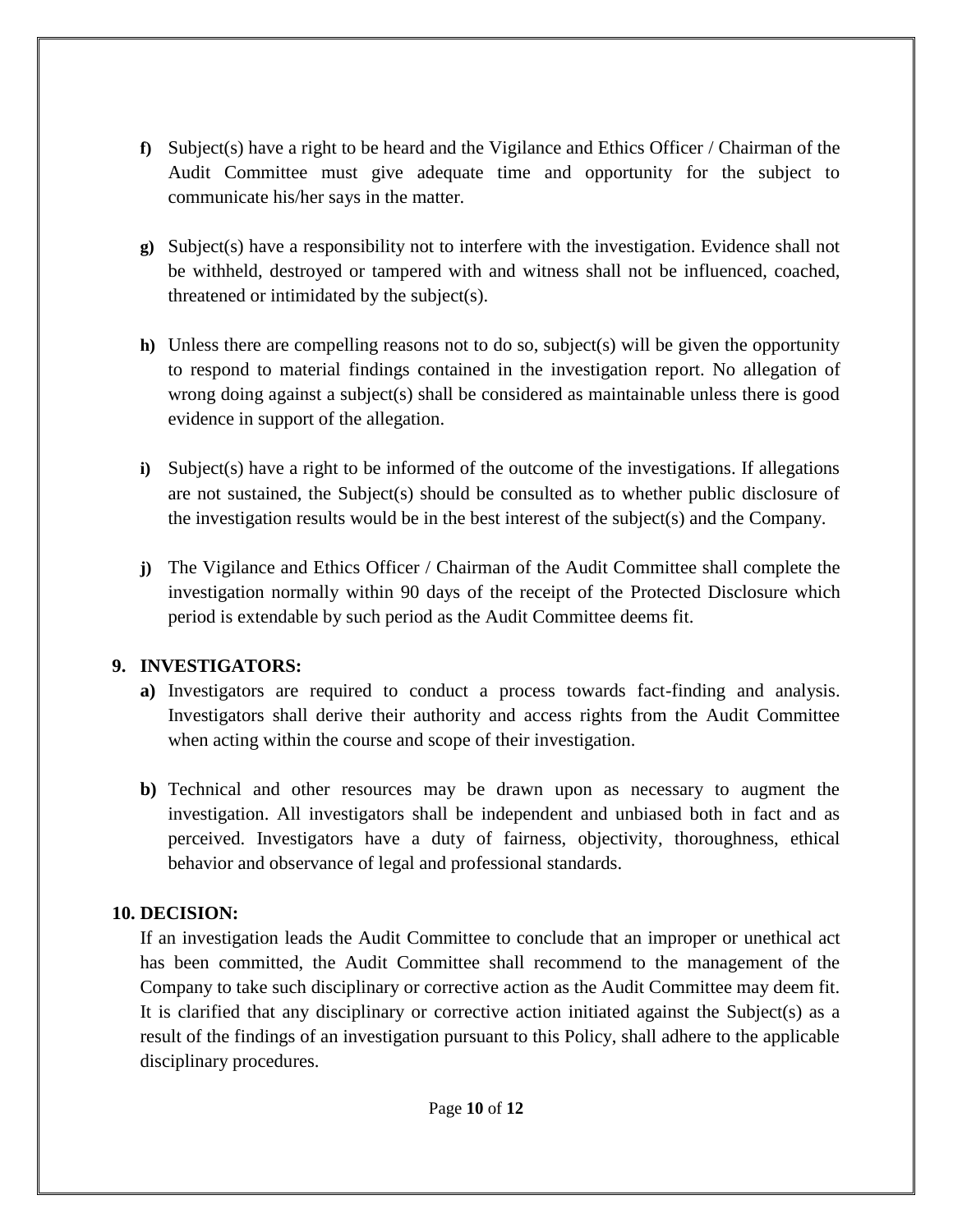### **11. REPORTING:**

The Vigilance and Ethics Officer shall submit a report to the Audit Committee on half-yearly basis about all Protected Disclosures referred to him since the last report together with the results of investigations, if any.

## **12. SECRECY / CONFIDENTIALITY:**

The Whistle Blower, Vigilance and Ethics Officer, Chairman of Audit committee, the subject(s) and everybody involved in the process shall:

- maintain confidentiality of all matters under this Policy;
- discuss only to the extent or with those persons as required under this policy for completing the process of investigations on need to know basis;
- not discuss the matter in any informal / social gathering / meetings;
- not keep the papers unattended anywhere at any time;
- $\bullet$  keep the electronic mails / files under password.

## **13. PROTECTION:**

- **a)** No unfair treatment will be meted out to a Whistle Blower by virtue of his/her having reported a Protected Disclosure under this policy. The Company, as a policy, condemns, any kind of discrimination, harassment, victimization or any other unfair employment practice being adopted against Whistle blower. Complete protection will, therefore, be given to Whistle Blower(s) against any unfair practice, retaliation, disciplinary action, transfer, refusal of promotion or adverse action(s) like discharge, termination of service, demotion, suspension of service, threatening, harassment, discrimination against any employee or intimidation of termination or the like including any direct or indirect use of authority to obstruct the Whistle Blower's right to continue to perform his/her duties or functions including making further Protected Disclosure.
- **b)** The Company will take steps to minimize difficulties, which the Whistle Blower may experience as a result of making the Protected Disclosure. Thus, if the Whistle Blower is required to give evidence in criminal or disciplinary proceedings, the Company will arrange for the Whistle Blower to receive advice about the procedure etc.
- **c)** The identity of the Whistle Blower shall be kept confidential to the extent possible and permitted under law. The identity of the Whistle Blower will not be revealed unless he himself has made either his/her details public or disclosed his/her identity to any other office or authority. In the event of the identity of the Whistle Blower being disclosed, the Audit Committee is authorized to initiate appropriate action as per extant regulations against the person or agency making such disclosure.